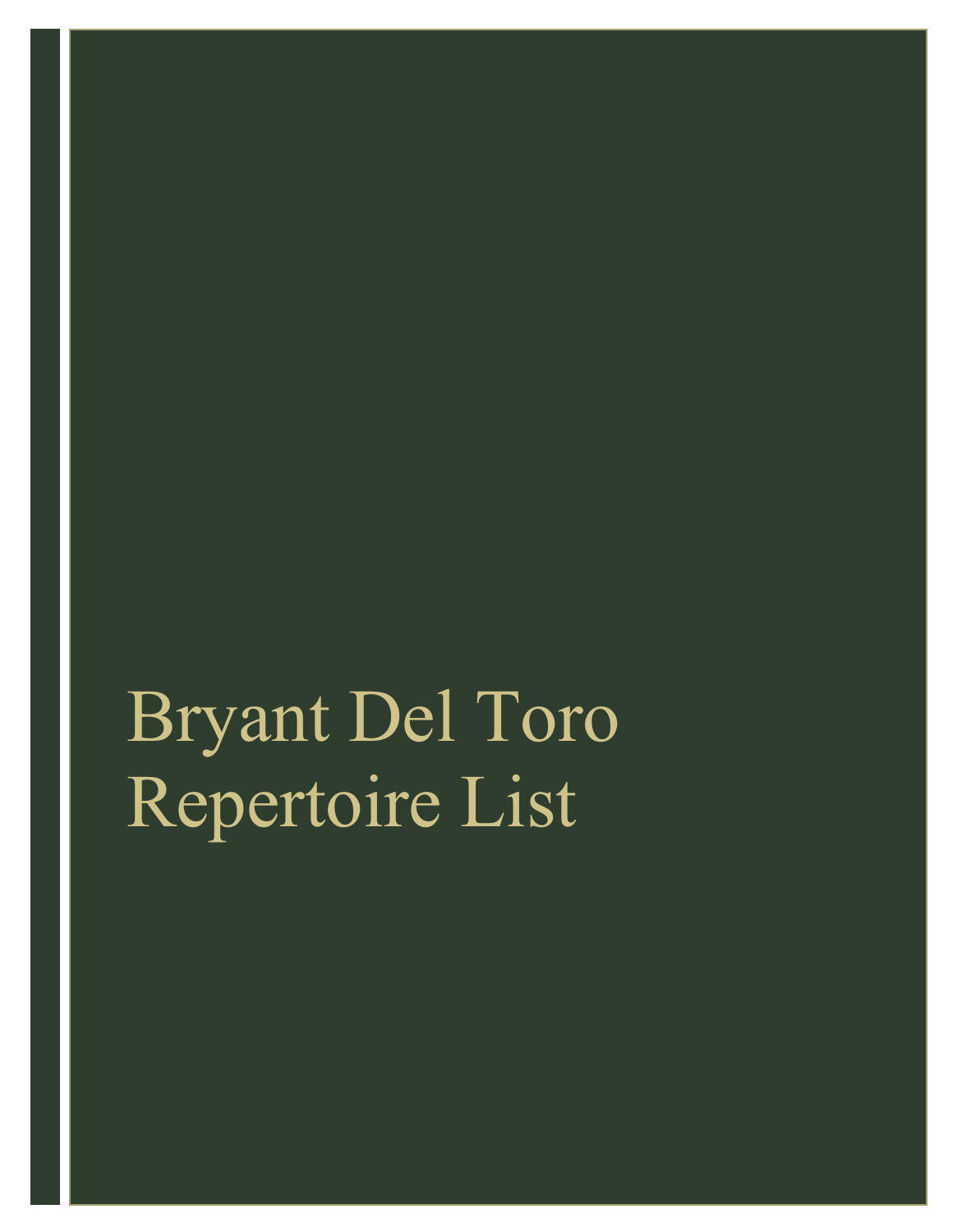## *Bryant Del Toro Repertoire List*

*3005 -* Childish Gambino *6 AM -* J Balvin *Aint proud to beg -* the Temptations *All of me* - John Legend *All my loving -* The Beatles *All night Long -* Lionel Richie *All the Small Things -* Blink 182 *All time low -* Jon Bellion *All you need is love -* The Beatles *Amber -* 311 *Anytime -* Brian McKnight *Are You Gonna Be My Girl -* Jet *Baby shark Barfly* - Ray LaMontagne *Bartender* - T-Pain *Bad boys* - Inner Circle *Burden* - the Rolling Stones *Beat it* - Michael Jackson *Better now* - Post Malone *Better together* - Jack Johnson *Bailando* - Enrique Iglesias *Billionaire* - Bruno Mars and Travis McCoy *Brown Eyed Girl* - Van Morrison *Build me up Buttercup* – The Foundations *Bye-bye bye* - \*NSYNC *Cake by the ocean* - DNCE *Can't feel my face* - the Weeknd *Can't help falling in love with you* - Elvis Presley *Can't Stop the Feeling* - Justin Timberlake *Castle on the Hill* - Ed Sheeran *Charlie last name Wilson* - Charlie Wilson *Country Road* - John Denver *Crazy Little Thing Called Love* - Queen *Cry me a River* - Justin Timberlake *Curbside Prophet -* Jason Mraz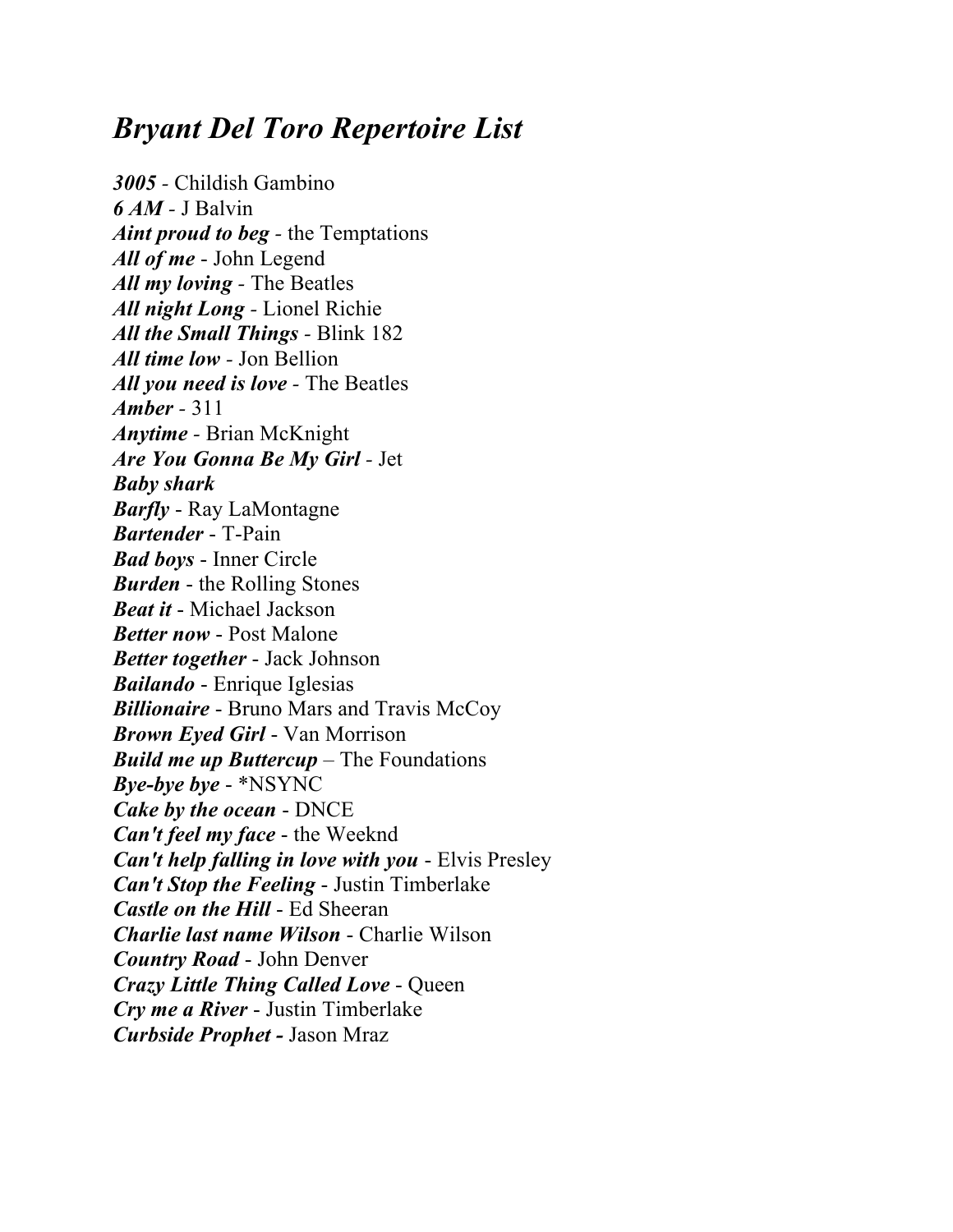*Daughters* - John Mayer *Die happy man* - Thomas Rhett *Don't know why* - Norah Jones *Don't Wanna Miss a Thing* - Aerosmith *Doo-wop that thing* - Lauryn Hill *Drift away* - Uncle Kracker *Dreams* - Fleetwood Mac *Eleanor Rigby* - The Beatles *Englishman in New York* - Sting *Everybody's got somebody but me* - Hunter Hayes *Everything* - Michael Bublé *Faith* - George Michael *Fever* - Peggy Lee *Find yourself* - Lukas Nelson and Promise of the Real *Finesse* - Bruno Mars *Fire and rain* - James Taylor *Fly me to the Moon* - Frank Sinatra *Fall to love you* - John Mayer *Free falling* - Tom Petty *Get up stand Up* - Bob Marley *Girls like you* - Maroon 5 *Give me a reason* - Tracy Chapman *God must have spent a little more time on you* - \*NSYNC *Gravity* - John Mayer *Hallelujah* - Jeff Buckly *Hard to handle* - Otis Redding *Here comes the Sun* - The Beatles *Hey there Delilah* – Plain White T's *Hit the Road Jack* - Ray Charles *Hold on we're going home* - Drake *Home* - Michael Bublé *Honey bee* - Blake Shelton *Hot in Here* - Nelly *Hotel California* - the Eagles *Hotline bling* - Drake *House party* - Sam Hunt *Human nature* - Michael Jackson *I can't feel my face* - the Weeknd